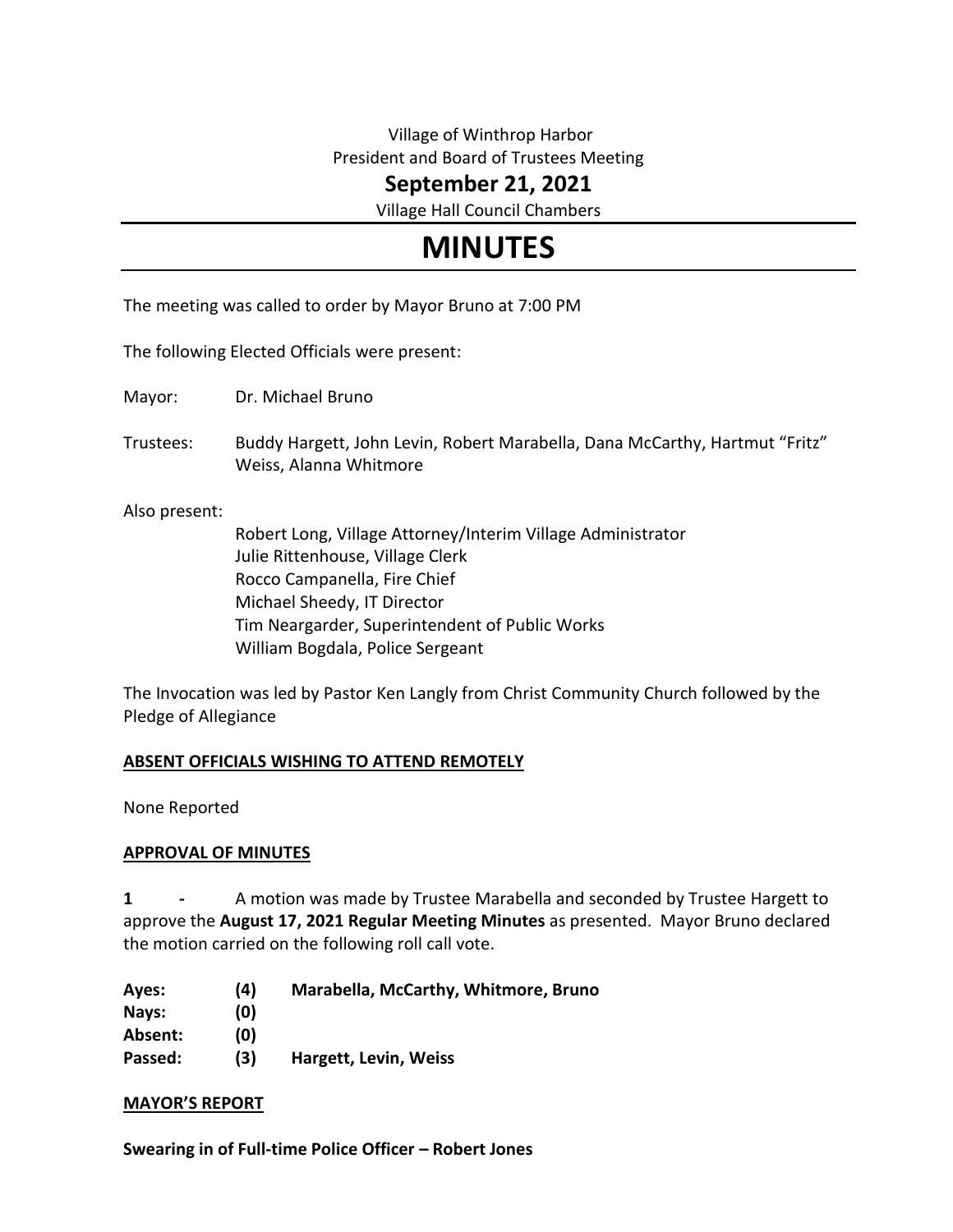Mayor Bruno swore in Officer Robert Jones as a Full-time Police Officer. After the swearing in Sergeant Bill Bogdala said a few words about Officer Jones.

## **Swearing in of Deputy Fire Chief – John Lewis**

Mayor Bruno swore in Deputy Fire Chief John Lewis. Chief Rocco Campanella said a few words about John Lewis and said he looks forward to working with him.

# **RESOLUTION 2021-R-15 An Appointment Resolution Appointing John Lewis – Deputy Fire Chief**

**2 -** A motion was made by Trustee McCarthy and seconded by Trustee Marabella to approve **Resolution 2021-R-15** as presented. Mayor Bruno declared the motion carried on the following roll call vote.

| Ayes:   | (6) | Hargett, Levin, Marabella, McCarthy, Weiss, Whitmore |
|---------|-----|------------------------------------------------------|
| Nays:   | (0) |                                                      |
| Absent: | (0) |                                                      |
| Passed: | (0) |                                                      |

- The Mayor thanked Peter Brush, from Edward Jones, for the 7<sup>th</sup> Street Music Series during the month of August. The Event was a great success.
- ARPA is the America Rescue Plan Act. We have received our first check in the amount of \$449,000.00. We should get our second check in September 2022 for another \$449,000.00. This is a Federal Grant that is only allowed for four uses. Out of those four, only two are applicable for Winthrop Harbor. We will be setting up a Vision Session, to discuss the uses, coming up in the near future. The money needs to be spent by 2024.
- Thursday the Mayor will be attending the Kiwanis of Zion's, annual Lee J. Fischer Police and Firefighter recognition dinner where one of Winthrop Harbor's Police Officers and Firefighters will be honored.
- We've begun to compile the resumes for the Village Administrator's position. We are putting together the interview team and once in place, will contact each of the Board Members and indicate how we are proceeding.

## **VILLAGE ADMINISTRATOR'S REPORT**

 Interim Village Administrator, Bob Long, said that he's been trying to find a Saturday to set up the Vision Session and hasn't been able to make it work. He suggests that we proceed with three Committee Meeting nights and one Saturday to wrap it up. The Committee Meeting nights would be for Staff members presenting things to think about and the Saturday session would be for the Board to integrate their thoughts and talk with each other. Tell us what direction you want the Village to go and how you would like to see it happen. His suggestion was, Tuesday, September 28<sup>th</sup>, Tuesday, October 5<sup>th</sup>, Thursday, October 7<sup>th</sup> all at 7pm and follow up on Saturday, October 23<sup>rd</sup>.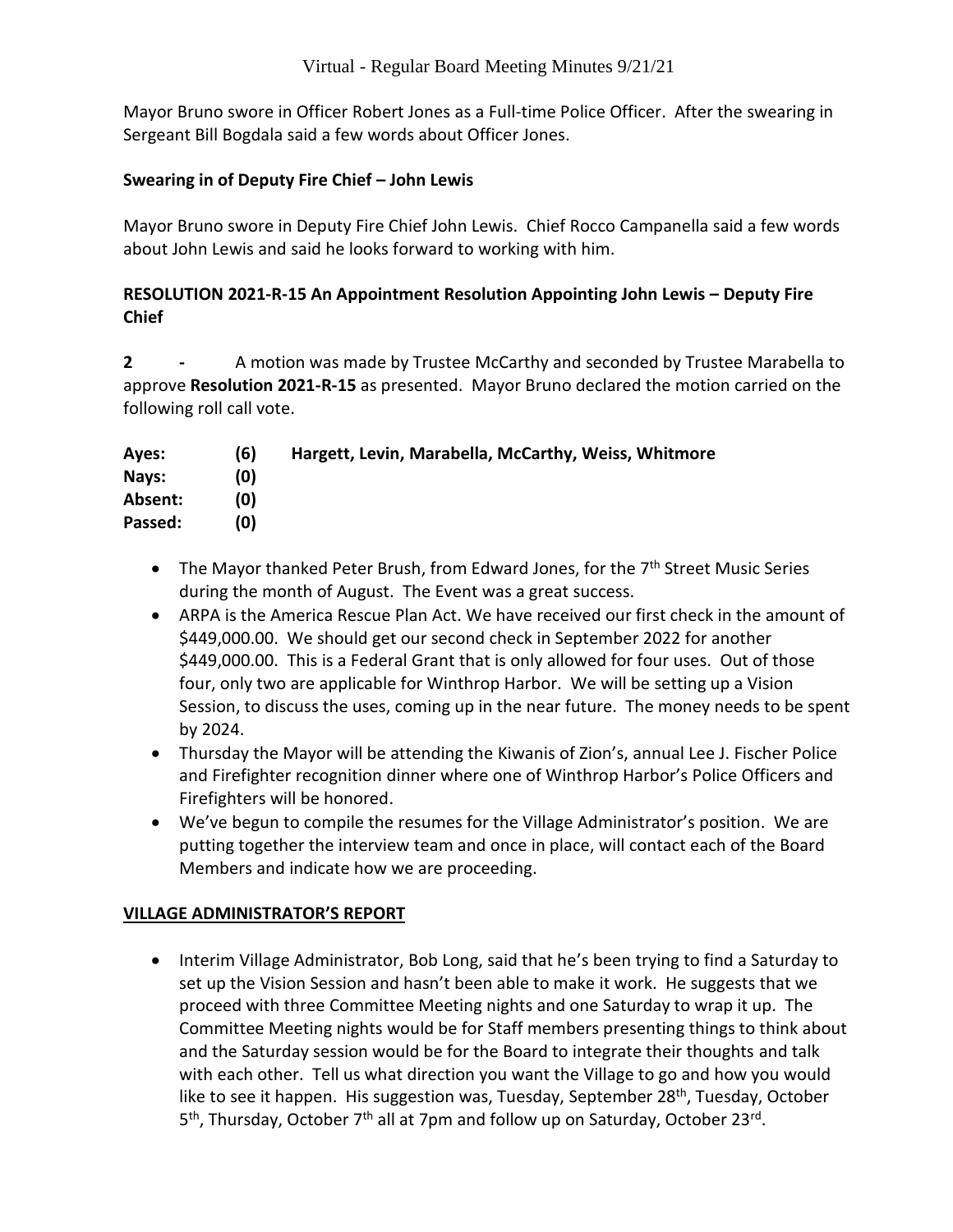## **CLERK'S CORRESPONDENCE**

None Reported

#### **OLD BUSINESS**

None Reported

#### **NEW BUSINESS**

#### **Accounts Payable Warrant**

**3 -** A motion was made by Trustee Hargett and seconded by Trustee Marabella to approve **Accounts Payable Warrant W2021-6** in the amount of **\$418,484.85**. Mayor Bruno declared the motion carried on the following roll call vote.

| Ayes:   | (6) | Hargett, Levin, Marabella, McCarthy, Weiss, Whitmore |
|---------|-----|------------------------------------------------------|
| Nays:   | (0) |                                                      |
| Absent: | (0) |                                                      |
| Passed: | (0) |                                                      |

## **RESOLUTION 2021-R-16 A Resolution Designating an Auditing Official and Establishing Procedures for Whistleblower Complaints**

**4 -** A motion was made by Trustee Hargett and seconded by Trustee Weiss to approve **Resolution 2021-R-16** as presented. Mayor Bruno declared the motion carried on the following roll call vote.

| (6) | Hargett, Levin, Marabella, McCarthy, Weiss, Whitmore |
|-----|------------------------------------------------------|
| (0) |                                                      |
| (0) |                                                      |
| (0) |                                                      |
|     |                                                      |

# **ORDINANCE 2021-O-26 An Ordinance Amending Section 133.01 of the Municipal Code of Winthrop Harbor (cross-dressing)**

**5 -** A motion was made by Trustee McCarthy and seconded by Trustee Marabella to Set Aside the Rules of the President and Board of Trustees and Waive the First and Second Reading of **Ordinance 2021-O-26** and approve as submitted. Mayor Bruno declared the motion carried on the following roll call vote.

| Ayes:   | (6) | Hargett, Levin, Marabella, McCarthy, Weiss, Whitmore |
|---------|-----|------------------------------------------------------|
| Navs:   | (0) |                                                      |
| Absent: | (0) |                                                      |
| Passed: | (0) |                                                      |

## **RESOLUTION 2021-R-17 A Resolution Setting Ambulance Fees**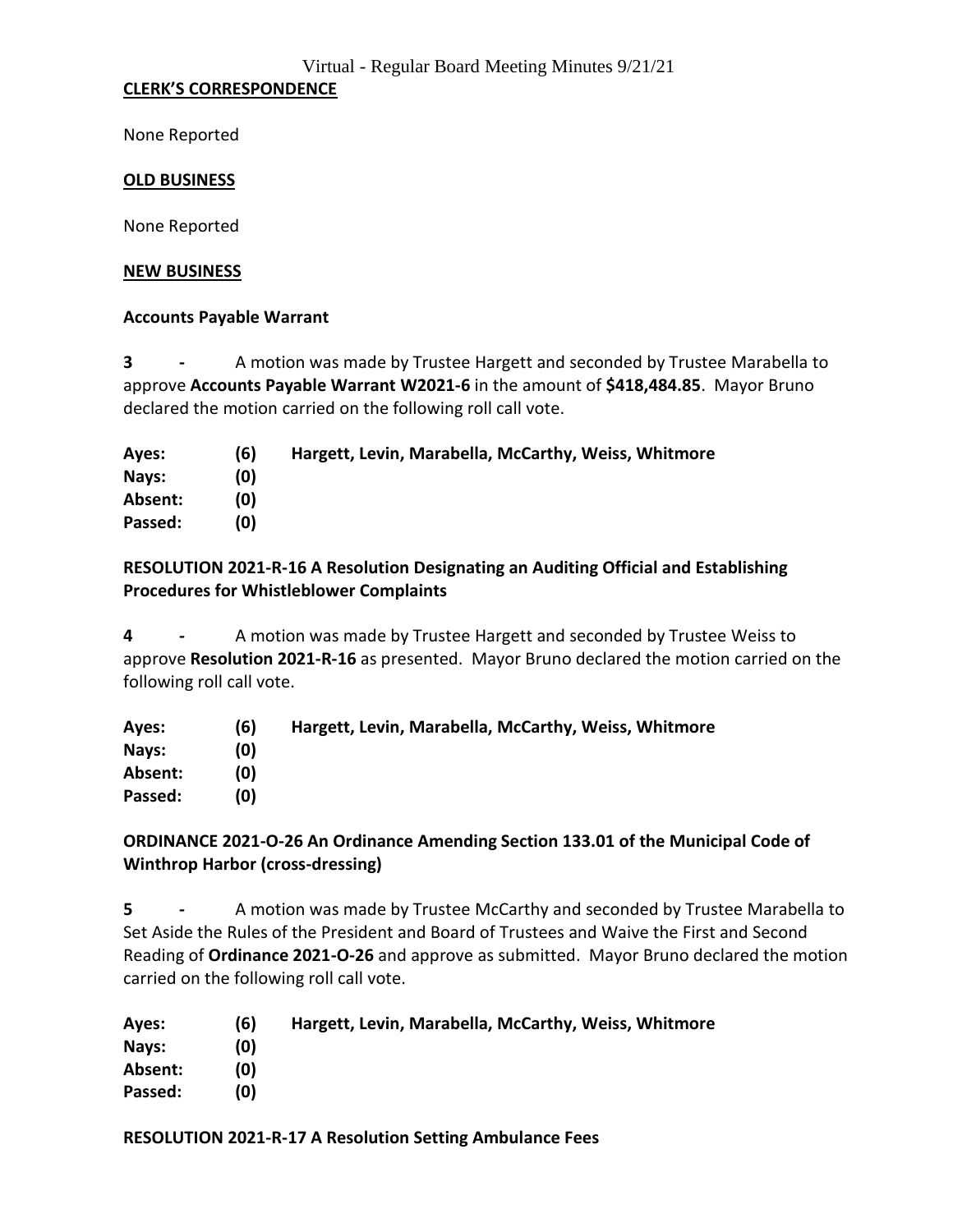**6 -** A motion was made by Trustee McCarthy and seconded by Trustee Hargett to approve **Resolution 2021-R-17** as presented. Mayor Bruno declared the motion carried on the following roll call vote.

| Ayes:   | (6) | Hargett, Levin, Marabella, McCarthy, Weiss, Whitmore |
|---------|-----|------------------------------------------------------|
| Nays:   | (0) |                                                      |
| Absent: | (0) |                                                      |
| Passed: | (0) |                                                      |

**Recommendation to Terminate the Andres Contract and Enter into a New Agreement with Paramedic Billing Services. Effective Switch Date Would be November 1, 2021**

**7 -** A motion was made by Trustee McCarthy and seconded by Trustee Marabella to **Approve the Recommendation to Terminate the Andres Contract and Enter into a New Agreement with Paramedic Billing Services. Effective Switch Date Would be November 1, 2021** as presented. Mayor Bruno declared the motion carried on the following roll call vote.

| Ayes:   | (6) | Hargett, Levin, Marabella, McCarthy, Weiss, Whitmore |
|---------|-----|------------------------------------------------------|
| Nays:   | (0) |                                                      |
| Absent: | (0) |                                                      |
| Passed: | (0) |                                                      |

**A Motion to Ratify the Retainer with Ottosen, DiNolfo, Hasenbalg & Castaldo, Ltd. for Fire Department Lawsuit Defense**

**8 -** A motion was made by Trustee McCarthy and seconded by Trustee Weiss to **Approve the Motion to Ratify the Retainer with Ottosen, DiNolfo, Hasenbalg & Castaldo, Ltd. for Fire Department Lawsuit Defense** as presented. Mayor Bruno declared the motion carried on the following roll call vote.

| Ayes:   | (6) | Hargett, Levin, Marabella, McCarthy, Weiss, Whitmore |
|---------|-----|------------------------------------------------------|
| Nays:   | (0) |                                                      |
| Absent: | (0) |                                                      |
| Passed: | (0) |                                                      |

**A Request to Accept a Notice of State Award for a Grant from IDOT for the 2021/22 STEP Grant for up to \$24,673.12 in Wage Reimbursement**

**9 -** A motion was made by Trustee McCarthy and seconded by Trustee Marabella to **Approve the Request to Accept a Notice of State Award for a Grant from IDOT for the 2021/22 STEP Grant for up to \$24,673.12 in Wage Reimbursement** as presented. Mayor Bruno declared the motion carried on the following roll call vote.

| Aves:   | (6) | Hargett, Levin, Marabella, McCarthy, Weiss, Whitmore |
|---------|-----|------------------------------------------------------|
| Nays:   | (0) |                                                      |
| Absent: | (0) |                                                      |
| Passed: | (0) |                                                      |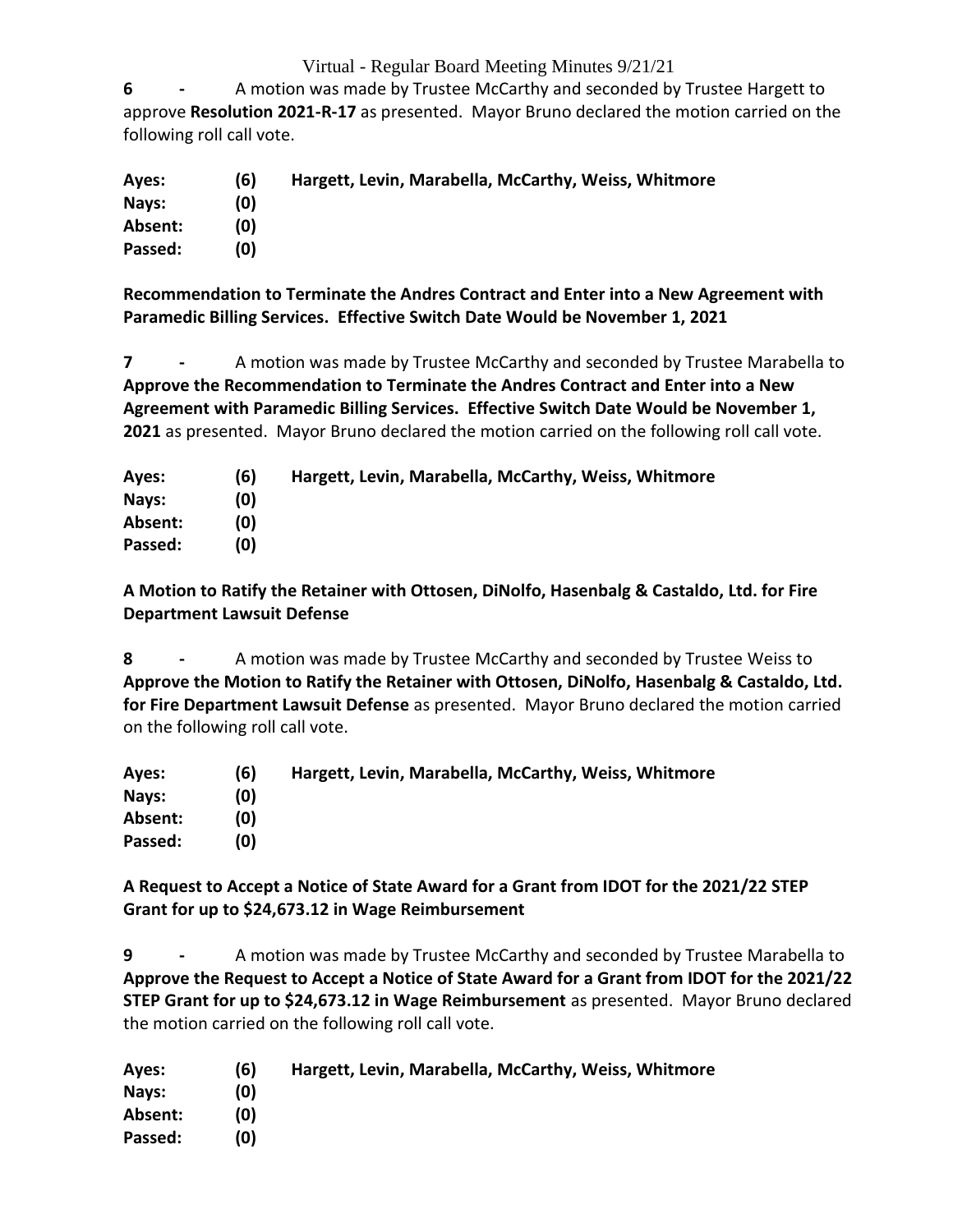**A Memorandum of Understanding (MOU) with Flock Group for Access to the "Flock Service"**

**10 -** A motion was made by Trustee McCarthy and seconded by Trustee Weiss to **Approve the Memorandum of Understanding (MOU) with Flock Group for Access to the "Flock Service"** as presented. Mayor Bruno declared the motion carried on the following roll call vote.

| Ayes:   | (6) | Hargett, Levin, Marabella, McCarthy, Weiss, Whitmore |
|---------|-----|------------------------------------------------------|
| Nays:   | (0) |                                                      |
| Absent: | (0) |                                                      |
| Passed: | (0) |                                                      |

**Approval of an Intergovernmental Agreement Between the Village of Winthrop Harbor and the Illinois Department of Transportation for the Maintenance of Traffic Signals on State Highways**

**11 -** A motion was made by Trustee Marabella and seconded by Trustee Weiss to **Approve an Intergovernmental Agreement Between the Village of Winthrop Harbor and the Illinois Department of Transportation for the Maintenance of Traffic Signals on State Highways** as presented. Mayor Bruno declared the motion carried on the following roll call vote.

| Ayes:   | (6) | Hargett, Levin, Marabella, McCarthy, Weiss, Whitmore |
|---------|-----|------------------------------------------------------|
| Nays:   | (0) |                                                      |
| Absent: | (0) |                                                      |
| Passed: | (0) |                                                      |

# **PUBLIC COMMENT**

None Reported

## **UNFINISHED BUSINESS**

Trustee Marabella

- ComEd is replacing all of their street lights with LED lighting.
- 2020/21 Road Project will start in a couple of weeks.
- The 2020/21 patching project should start next week
- Branch pick-up starts in October. Public Works is down a couple of guys so it will take a few days a week to complete.
- Fall-ball started. Basketball will start soon.
- Trunk or Treat event coming up.
- Drive safe. Kids are back in school.

Trustee Levin

 Congratulations to Deputy Chief Lewis, glad to see him back and congratulations to Officer Jones.

Trustee Weiss

Congratulations to Deputy Chief Lewis. He's a great asset.